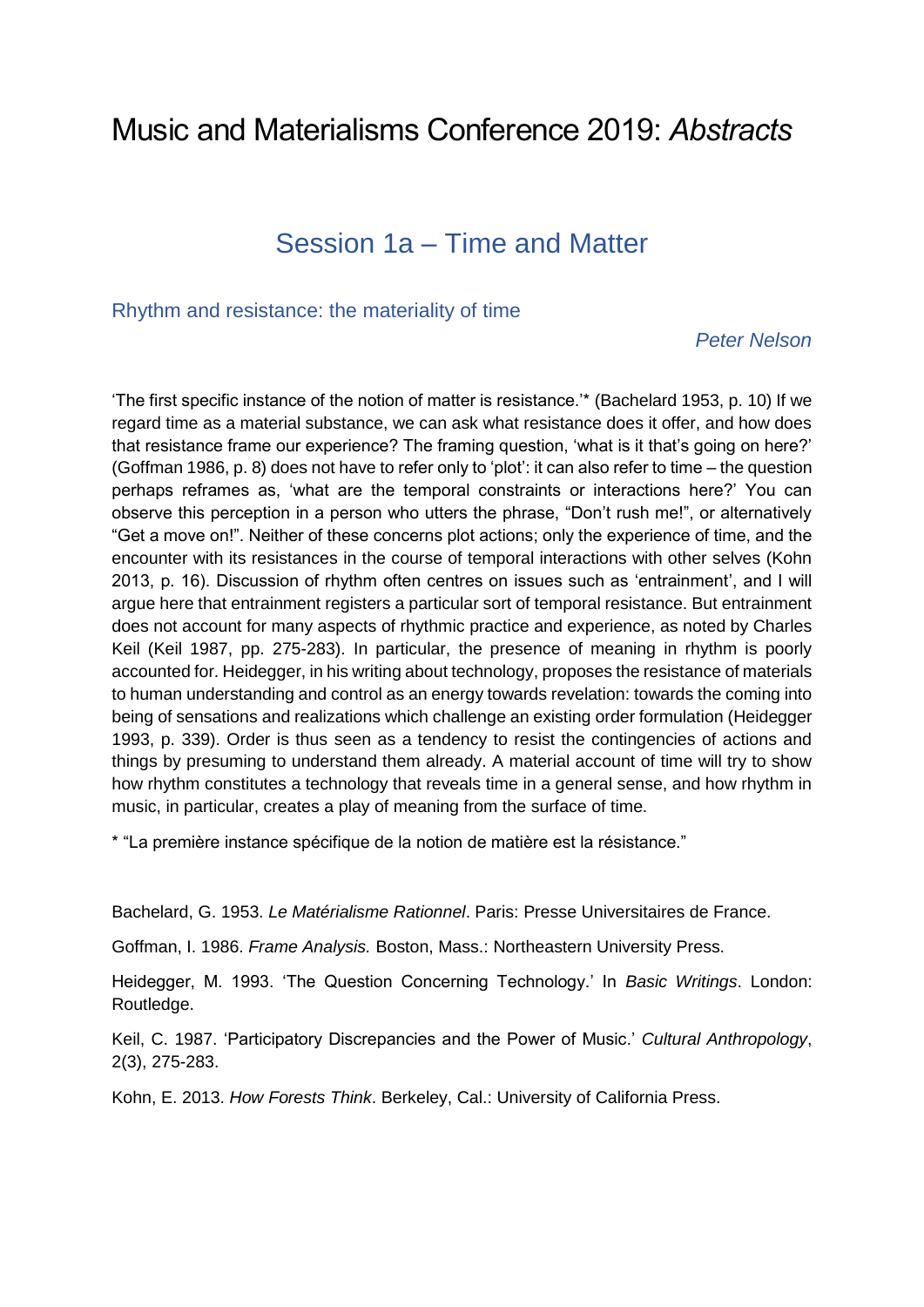## An ecology of time traces in 'Extinction Events and Dawn Chorus'

*Liza Lim*

This paper emerges out of an ongoing project that asks: What kinds of temporal attention spans and logics are proposed in supra-human and ecological situations? What are the temporal dimensions of the uncanny, of post-human or almost-human forms of representation resonant in our bio-technocratic age? How can an understanding of these ecological 'time effects' generate new forms of musical thinking?

'Extinction Events and Dawn Chorus' (2018) reflects on the anthropogenic crisis of plastic pollution and the circulatory forces that magnify destructive processes in the environment. The composition employs various temporal lenses to refract these ideas, playing with forms of repetition and glitch as well as a multiplicity of musical and cultural references to time-forms. Building upon Timothy Morton's notion that '*Every aesthetic trace, every footprint of an object, sparkles with absence. Sensual things are elegies to the disappearance of objects* (2013), the composer brings an ecological framework to working with discrepancy and slippage between various temporal objects in the composition. An assemblage of clues – technical, performative, sonic and extra-musical - is the basis for revealing how discrepancy of categorial expectation (Fabb, 2017) can generate an aesthetics of the uncanny. The composer highlights a number of paradoxical elements such as the use of quotation (Janáček) to underpin a kind of 'fictive' or marginal harmonic language, and of repetition deployed to create a theatre of disappearance. This use of quasi tonality and repetition, elements which might normally act as points of stability for the listener, can through techniques of displacement, compression and non-linear logics, become generative of perceptual uncertainty even whilst retaining traces of their affective aura. Things evoke what they used to be and what they might become without settling on either, caught in a temporal grammar of suggestive estrangement.

## The role of musical material for music's historicity in Adorno's writings

#### *Olaf Hochherz*

This presentation discusses Adorno's conception of musical material in relation to his conception of cultural progress. Adorno developed an alternative to attempts to ground music in acoustics and the nature of sound. This crystallised in his use of the notion "musical material". Adorno builds, in this context, on a conception of materiality that is less bound to physical objects than to materiality as discussed in the Marxist context. A conception of materialism which does not only focus on how a conception is derived from the material world, but to the material conditions of production. It parallels to the contemporary discussion framed as "new materialism", which also attempts to resolve problems of the same "old materialism" Marx distanced himself from. Adorno's perspective provides some insights into this discussion as he framed the problems in a different way. Musical material is a material not in so far as it sounds - an experienceable entity - but in so far as it is produced. Adorno suggests that it is necessary to study musical material to understand the historicity of music. His writing implies both a discussion of the entities which appears meaningful to an audience as well as the practices to control such entities. A problem in his writing is that his ideas depends on the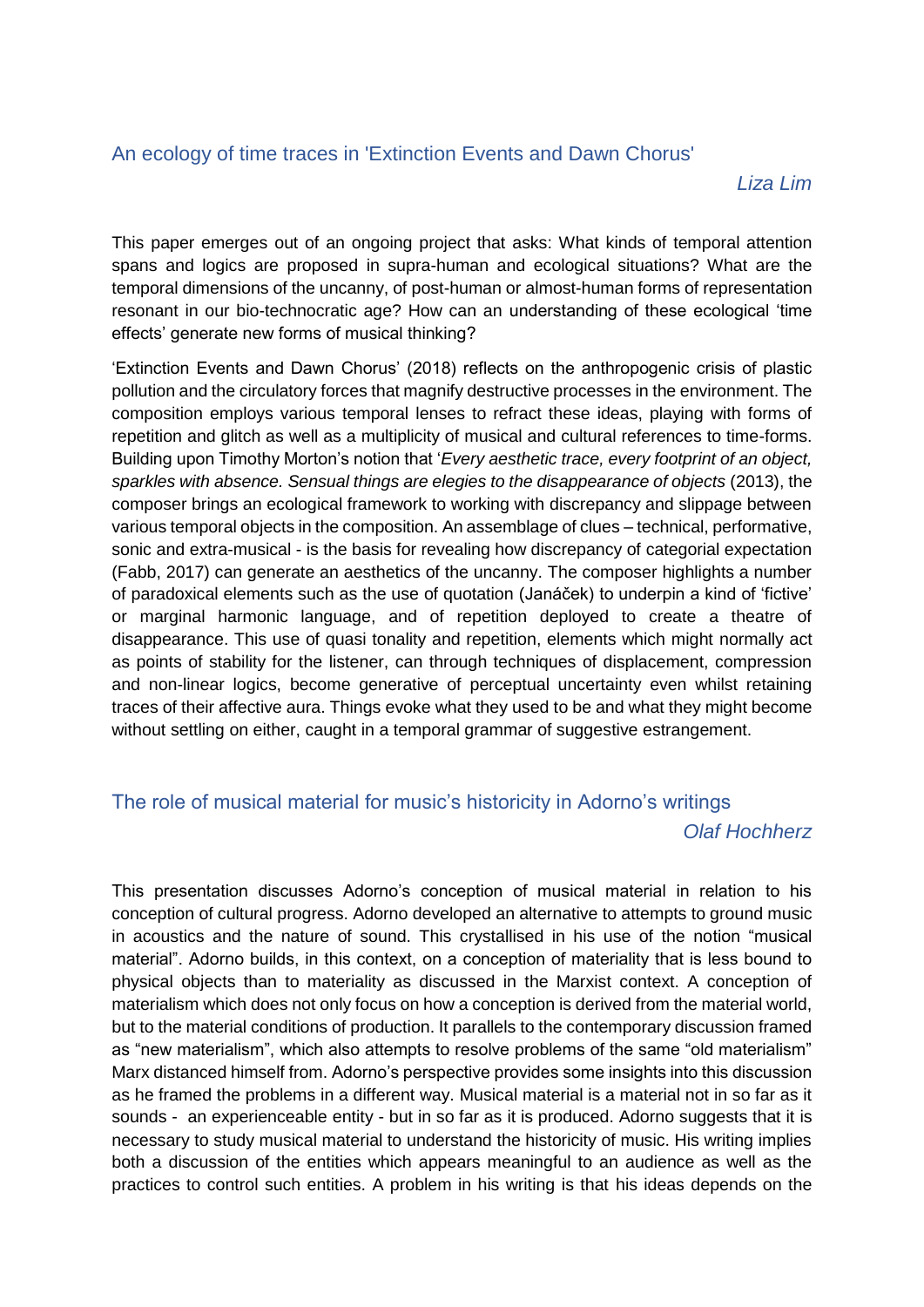social as a totality, a totality that determines the meaning of things, music, and musical materials in a particular historical moment. What can be retained from his idea of musical material when such a totality is difficult to be accepted as a basis for the conception of history, music cultural change and development? In this presentation, I suggest that a basic materiality of music is not only defined by the problematisation of attempts (for example, through an ontology of sound), but also by the specific idea of thinking the identity of the basic entities of music through interacting with them - both in production and music consumption.

# Session 1b – Touch

## Thinking Inside the Box: Material Pedagogies of Noise Music in Contemporary Japan

#### *James Vail*

The concept of noise and noise music has become a key topic for much recent scholarly work from musicology, philosophy, critical theory, and sound studies. While such work stems from diverse theoretical perspectives, most scholars have centred on one key idea: the exteriority of noise, and its ability to disrupt both existing musical and theoretical frameworks. However, David Novak has argued that these insights need to be grounded in empirical ethnographic study (2013, 2). During the course of my ethnographic fieldwork in Tokyo and Osaka, it became increasingly evident that noise music was seen to be both a genre and a tradition to its practitioners and audiences. While there are many elements that come together to form the noise genre assemblage, this paper focuses on the material objects, technologies, and instruments that are used by musicians as part of performing and recording of noise music. I argue that there exists a tension in contemporary noise music between, on the one hand, the wild indeterminacy of musicians' compositional and performative strategies, and on the other, the relatively narrow arsenal of sound-producing objects and machines. Drawing on theories of distributed creativity and anthropological work on the concept of material agency, I suggest that these technologies play a central role in the passing on of the noise tradition between spatially disparate individuals that often work creatively in isolation.

## Out of Touch? The Return of Tangibility in Electronic Instrument Design

*Adam Harper*

There has been much discussion over material turns in philosophy and the humanities – are we witnessing a similar turn in the design of electronic musical instruments? With the dominance of personal computers in the production and performance of electronic music (and of course, daily life), the capacity to touch and grasp technologies, and use a musician's body to exert fine and extensive control over musical change, has acquired a new urgency in particular areas of instrument design. In superseding such computers' reliance Graphics User Interfaces and the 'windows, icons, menus, pointer' style, designers have gone further even than MIDI controllers with buttons, sliders and reconfigurable touch-screens in efforts to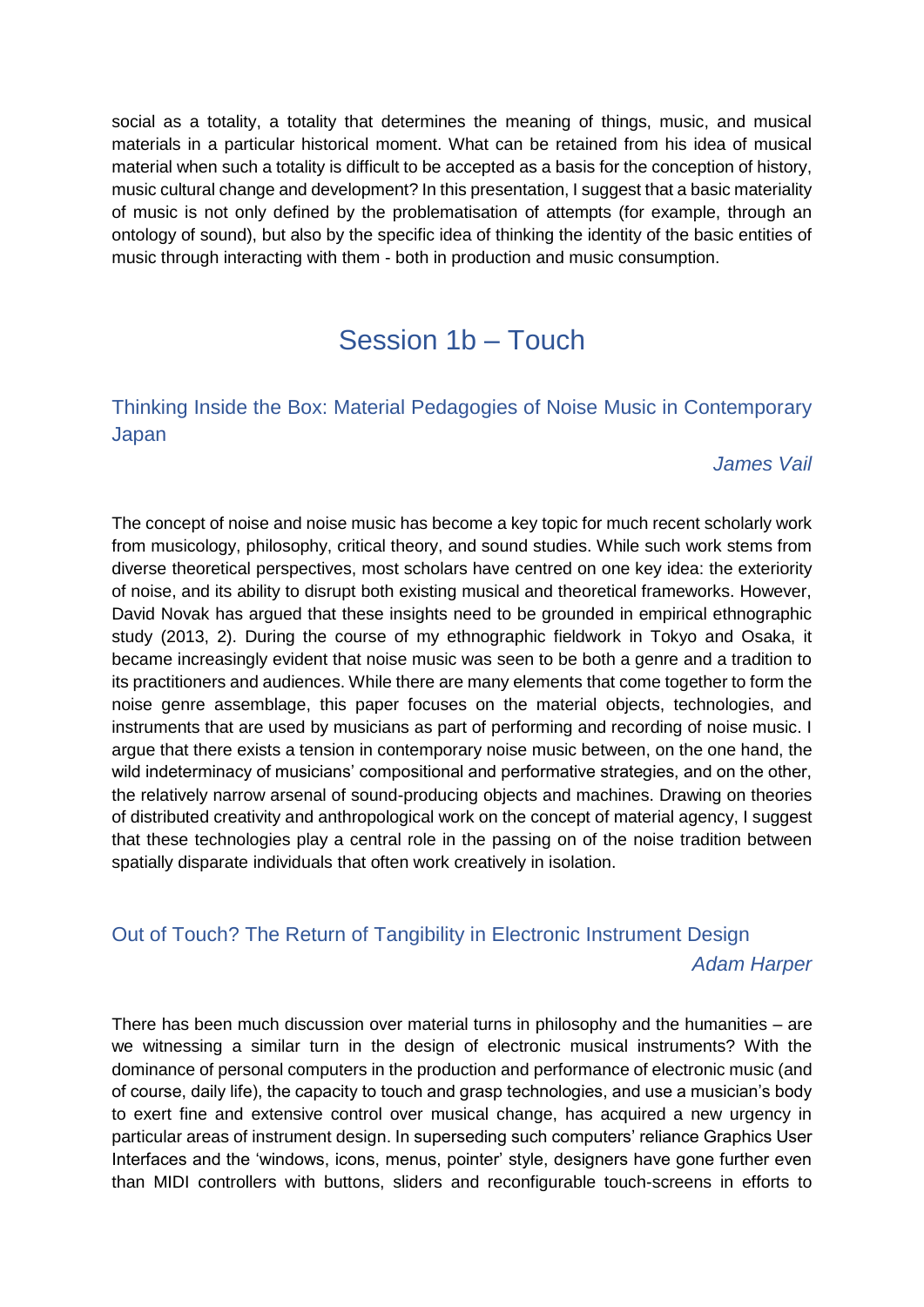provide the tangibility and haptic feedback seen to be proper to (traditional) music-making and, especially, its 'expressive' components (as seen by the recent adoption of the MIDI Polyphonic Expression specification). Modified keyboard devices such as ROLI's Seaboard or TouchKeys, or musical Tangible User Interfaces such as Reactable, have aimed not just to close the gap between acoustic and electronic music-making in this regard, returning to the latter a multifarious materiality of resistance, friction, mass, but to exceed the former's capacities.

Are some instruments more 'material' than others? If not, what sorts of materiality are being pursued here, and why? And where does it leave computers, or even entirely non-tangible musical interfaces, such as the Theremin and its descendants, among them Buchla's Lightning II and Alesis's AirFX, or various musical data-glove designs that have been explored since the 1980s (e.g. Laetitia Sonami's Lady's Glove or Imogen Heap's Mi Mu gloves)? I will investigate and reflect on the aesthetic and ontological underpinnings of this new attention to certain kinds of materiality in electronic music and the new ideas and devices it has given rise to, with reference to earlier theory in this area and two recently emerged literatures: a wave of polemics against digital and virtual technologies and their putative negative effects on contemporary culture, and 'new materialist' writing and critiques of it.

### Body, instrument, context: material agency in 'Player Piano'

#### *Catherine Laws*

Processes of collaboration have been subject to extended critical scrutiny in recent years. This is welcome, but in the context of music making I would argue that the focus upon composerperformer relationships has often led to a failure to attend to the material agencies constitutive of performance production; particularly bodies, instruments and context.

This paper examines aspects of a recent large scale multimedia performance project, 'Player Piano', devised and performed by the author but developed in collaboration with four composers, a theatre maker and a film-maker. Exploring the creative processes at work here opens up the ways in which the performance exposes the material agency of body-subject, instrument and context. Judith Butler's work on performativity and embodiment, still relatively little used in the field of musical performance, and Carrie Noland's argument that 'the moving, trained and trainable body is always a potential source of resistance to the meanings it is required to bear' are drawn into a consideration of the dynamic interaction of embodied agency and subjection at work in this performance. However, this project is also concerned with the role of the instrument: with the significance of the piano as more than a tool for production and expression; rather as a significant actant in itself. Beyond the notion of 'instrumentality', the 'thing power' of the instrument (to appropriate Jane Bennett's term), as physical object, sound source and cultural agent, often plays a significant role in the development of new musical materials through collaborative processes of making; more so than is generally acknowledged. This paper explores the ways in which this is manifested in 'Player Piano'. Finally, the wider context of the situation of performance—in particular, the agential characteristics of space and acoustics—is considered in terms of the negotiations of material agencies.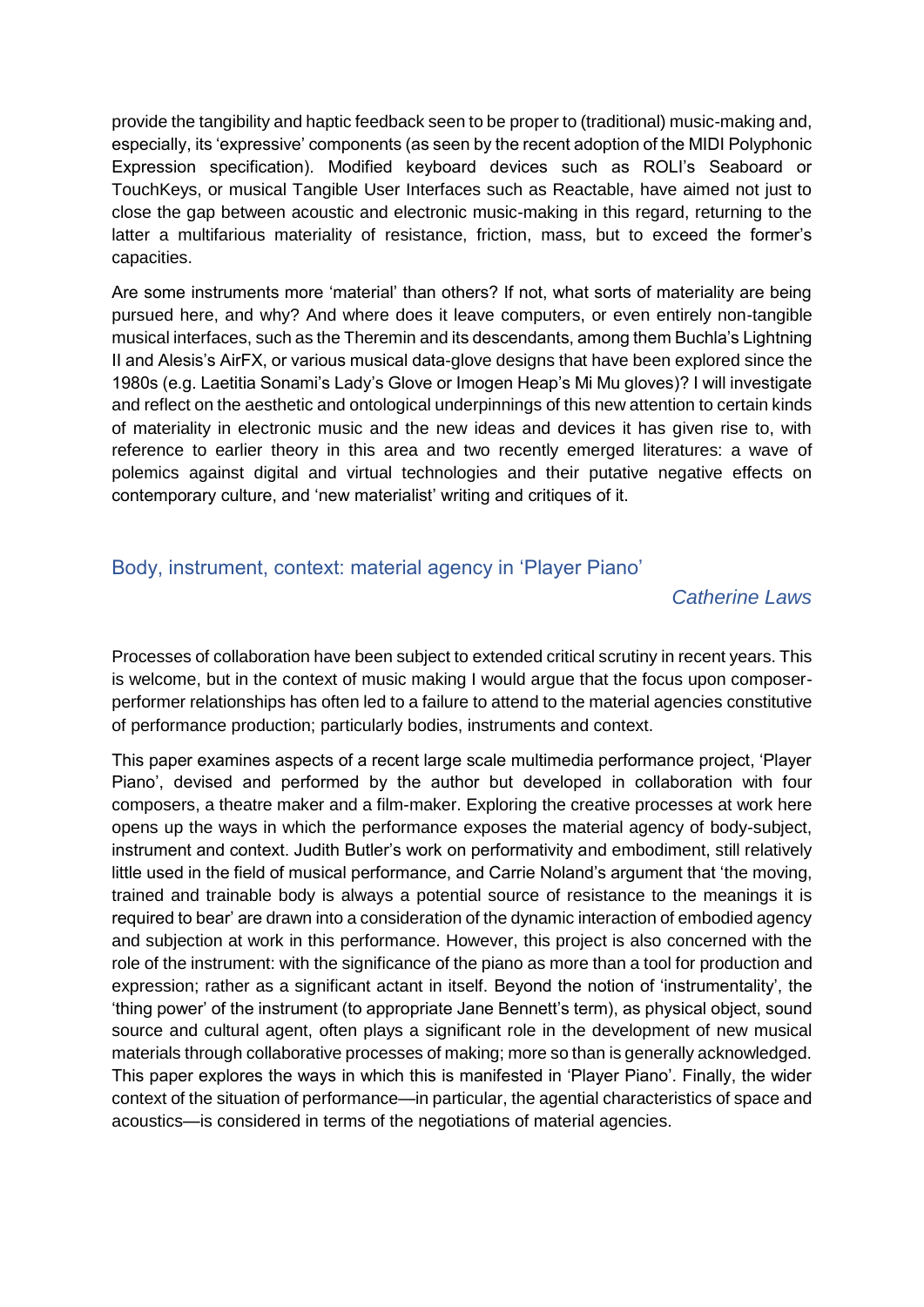# Session 2a – Material Practices

#### Text and Object: Material Processes as Creative Textual Practices

*Lauren Redhead*

An attempt to reconcile the abstract, sonic or ephemeral aspects of the musical object with its concrete aspects (such as scores or recordings) might attempt to make their traces material. For example, such an approach might emphasise the exploratory practice of 'playing' as opposed to the abstract practice of 'composing'; and in many circumstances such practices may be inseparably embodied by a single individual. Similarly, Julia Kristeva (1984) considers the symbolic (signifying) and semiotic aspects of language – the latter specifically related to material or biological processes, and the ways that they might be experienced simultaneously and separately – within work that might be described as 'creative textual practice'. In this paper, I address examples from aspects of my own work and that of others, such as Annette Schmucki and Cornelius Schwehr, who employ creative textual practice as a form of notation in and through the materiality of sound. Thus, I am concerned with the *objects* of the musical object, and in particular the tactile and bodily aspects of the 'work' of music understood as both its instance and its labour. I consider notation, its component parts, and sonic objects that take on a material function, within music that materially employs text. Through these objects I consider the way in which notational and sonic practices enact material processes, and how in so doing they alter their own materiality from the inside. This concerns not only the material resistances of the component parts of text, notation, and their enactment, but the links between materials, processes, politics, and bodies, their reciprocal and agentive effects, and a phenomenology of such material effects beyond and through the work.

## Contingency, Emergence and Subjectivity in Compositional Practice

#### *Luc Doebereiner*

If there is one idea that unities the manifold and often evasive conceptions of materialism developed by such diverse thinkers as Diderot, Darwin, Marx, Althusser or Deleuze, it is the immanence of form. Materialism, thus conceived, is the idea that matter is not shaped into form by something external to it but that matter forms itself. It is based on the idea that the contingency of matter itself produces new biological, social and physical forms. The notion of the production of form as a result of material processes rejects the traditional idea of creation as the realisation or imposition of a transcendent form on passive material. This has transforming consequences for the status of the human subject, whose creative capacities have long been held to be unique, while the material world has been conceived as governed by either insignificant randomness or by mechanistic determinism. Developing new ways of relating human and non-human agency has wide-ranging consequences that connect artistic practices to political and ecological concerns.

The notion of materialist morphogenesis, which is at the core of this paper, revolves around the relation of contingent events and the stability of organisations that these events provoke. Contingency thus needs to be conceived in conjunction with emergence. This paper deals with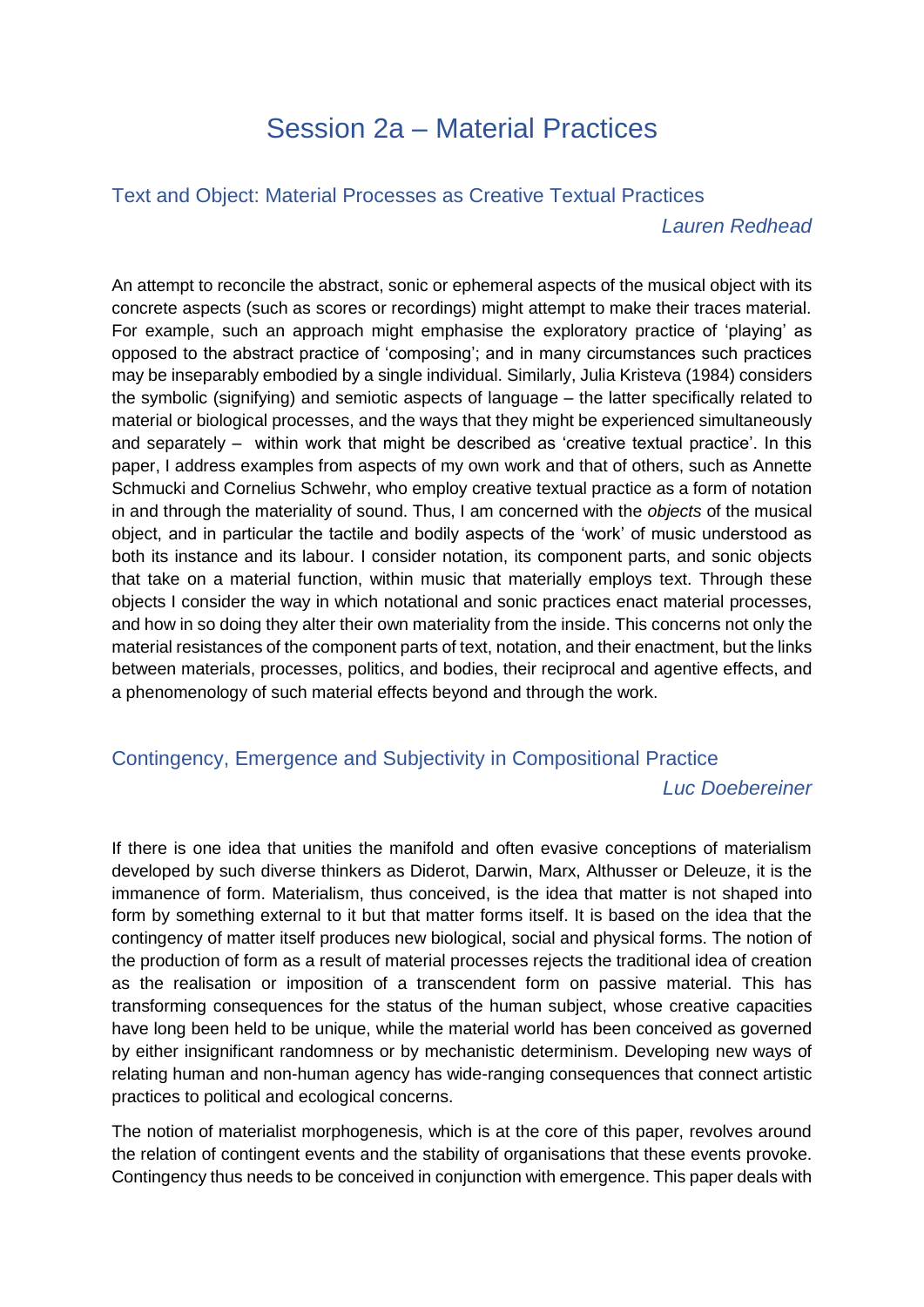ways in which compositional practices embrace material contingency and the emergence of musical form, timbre and gesture, and in doing so, challenge anthropocentric assumptions about the nature of creative processes. Embracing contingency entails dealing with nonknowledge and relinquishing the idea of mastery over the material.

This paper aims at constructing a concept of material as a recalcitrant, active, and aleatory potential in the medium of sound by focussing on works by Alvin Lucier, David Tudor and Ashley Fure. It traces the role of contingency in these works and seeks to outline concomitant forms of artistic subjectivity.

## A Materialist Defense of Musical Redundancy, Or Basso Seguente Reconsidered

### *Leon Chisholm*

The earliest printed organ continuo part, for Giovanni Croce's Motets for Eight Voices (Venice, 1594), and the majority of organ accompaniments printed before 1620 are parts that double the lowest voice, a technique identified nowadays as *basso seguente*. In scholarship on continuo's early history, these harmonically redundant parts tend not to fare well. "Mere" basso seguente is often construed as a prototypical and mechanical version of "true" continuo, the independent accompanimental line characteristic of the later Baroque.

This traditional view of basso seguente, as an incipient, non-poietic form of a mature technique, privileges a textual understanding of stylistic change that sidelines the agency of performers, organ builders, and music printers. It also falsely equates redundancy with superfluity. While basso seguente's redundancy may be superfluous in the confines of traditional analysis, in documented performance situations from the early modern period, basso seguente's redundancy was frequently exploited for practical and/or aesthetic reasons. In such cases, basso seguente was an essential parameter for performance.

I argue that shifting the narrative of continuo's emergence to focus on doubling accompaniments allows for a holistic, materialist understanding of the nature of stylistic change that the traditional emphasis on the advent of independent continuo misses. It does this by showing how style history is a product not primarily of composerly poiesis and zeitgeist, but rather of the realities of performance, the affordances of singing and instrument playing, the feedback loops created by printing, and the cognitive imagery derived from these various material sites. I propose that the cooperative model for polyphony that a basso seguente accompanying singers affords served as the ecological foundation of the concertato style. This argument builds on Ingold's theory regarding the intertwined relationship between the form of an artifact and the forces involved in the making of that artifact.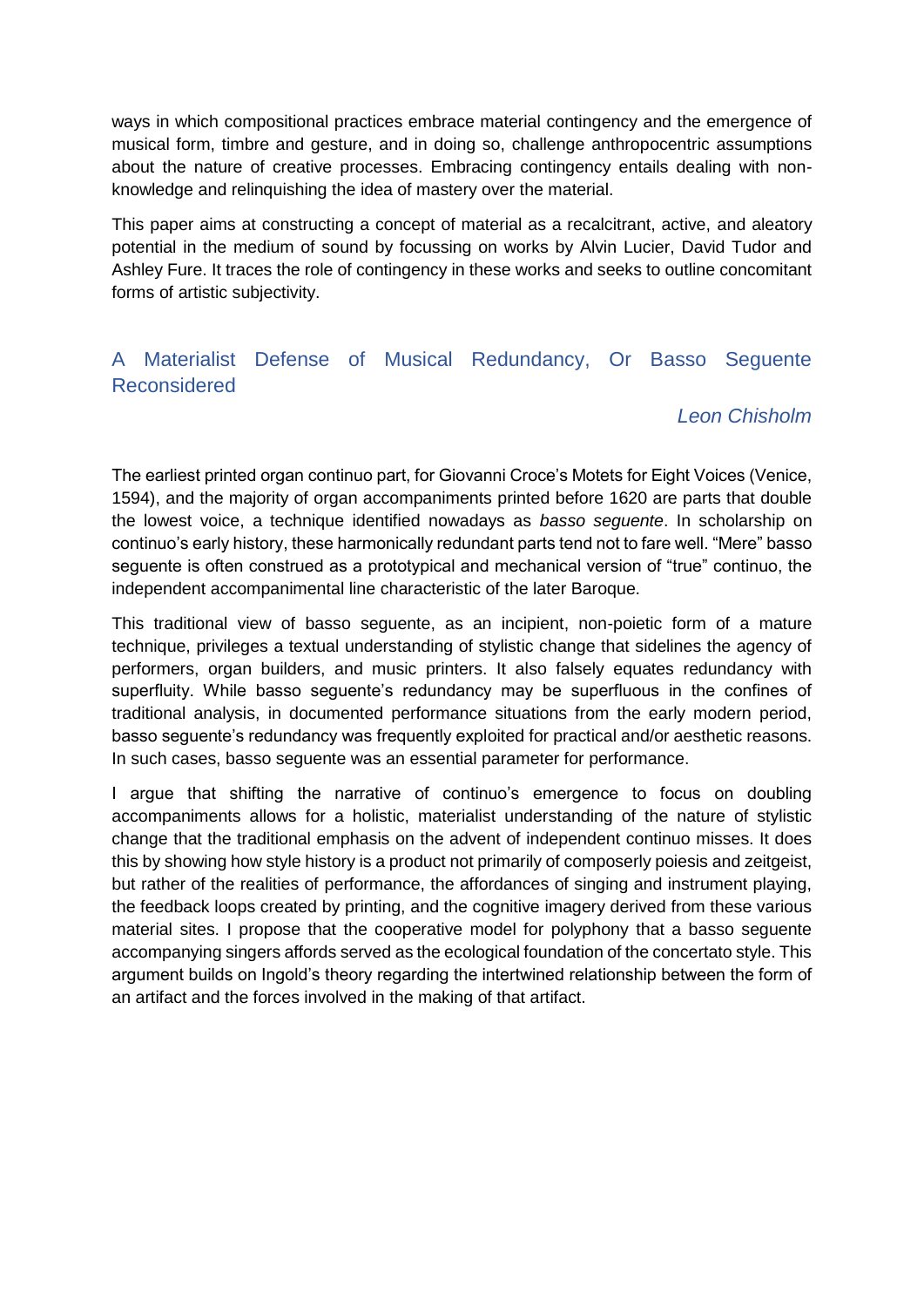# Session 2b – Musical/Sonic Materialism

Separability, Visualism, and Presentness: Unpacking the Material-Discursive Configuration and Operations of Music's Work-Concept

#### *William Davy Cole*

This paper explores how the musical object is produced in and through dynamic bodily interactivity and how – despite thereby being fundamentally contingent, unrepeatable, and open-ended – the "work-concept" functions to engender the idea (illusion) of the musical object as a fully determinate and fully present thing-in-itself. Elaborating on Lydia Goehr's theory, I argue that the work-concept is not an inherent attribute of music but rather a specific materialdiscursive configuration through which distinct musical subjects and objects are constituted. I consider how the work-concept's "separability" structure was forged in early-nineteenthcentury philosophical and aesthetic thought, how it emanated from aspirations to replicate the conditions of the plastic arts, how it manifests in various scholarly and artistic conceptions – ranging from critical reception of Beethoven's late work to Schaeffer's acousmatics, as well as (perhaps provocatively) Max Neuhaus' sound installation framework and subsequent "sound art" discourse, and more recent musical / aesthetic notions – and how it is embodied within the proscenium arrangement of the concert-hall environment. I want to show how the manifold material-discursive elements of the work concept's separability structure conspire to resolve music's inherent ontological indeterminacy by supporting the perceiver's espousal of a "detached-spectator" attitude.

I propose that the attitude proper to the work-concept is a *visual* attitude. Taking my cues from Maurice Merleau-Ponty, Alva Noë, Karan Barad, Rosalind Krauss and others, I cast the "visualist" separability structure of the work-concept as the field of the abstracted mind – of mind separated from body, inner separated from outer, subject separated from object – and conclude with an explication of how this characterisation can account for musical time. The "supratemporal" musical object, I argue – an "image of time", transcendent to perception in its "presentness" – is a visualist projection of the flux and flow of musical experience's *touch-like*, physical event.

### Scelsi, Sense, and the Musical Matter

### *Dimitris Exarchos*

Giacinto Scelsi's first writing on music aesthetics, 'Sens de la musique' (1942/44) provides a comprehensive account of (the sense of) music as a complex equilibrium between the human elements (rhythm, emotion, cosmic, intellect, psychic) and those of music (rhythm, melody, harmony, construction). The complexity of that equilibrium indexes a highly intricate mode of relating to musical sound, hence Scelsi's notion of *klang—*a complex sonic entity, more than just sound, chord, etc; *klang* is the material of music, the 'sonorous matter' on which listening projects 'images' created by the aforementioned elements. Music relates to language; however, its material does not necessitate discreet elements (such as words). Scelsi's landmark *Four Pieces on a single note* (1959) is a perfect example of music's materiality and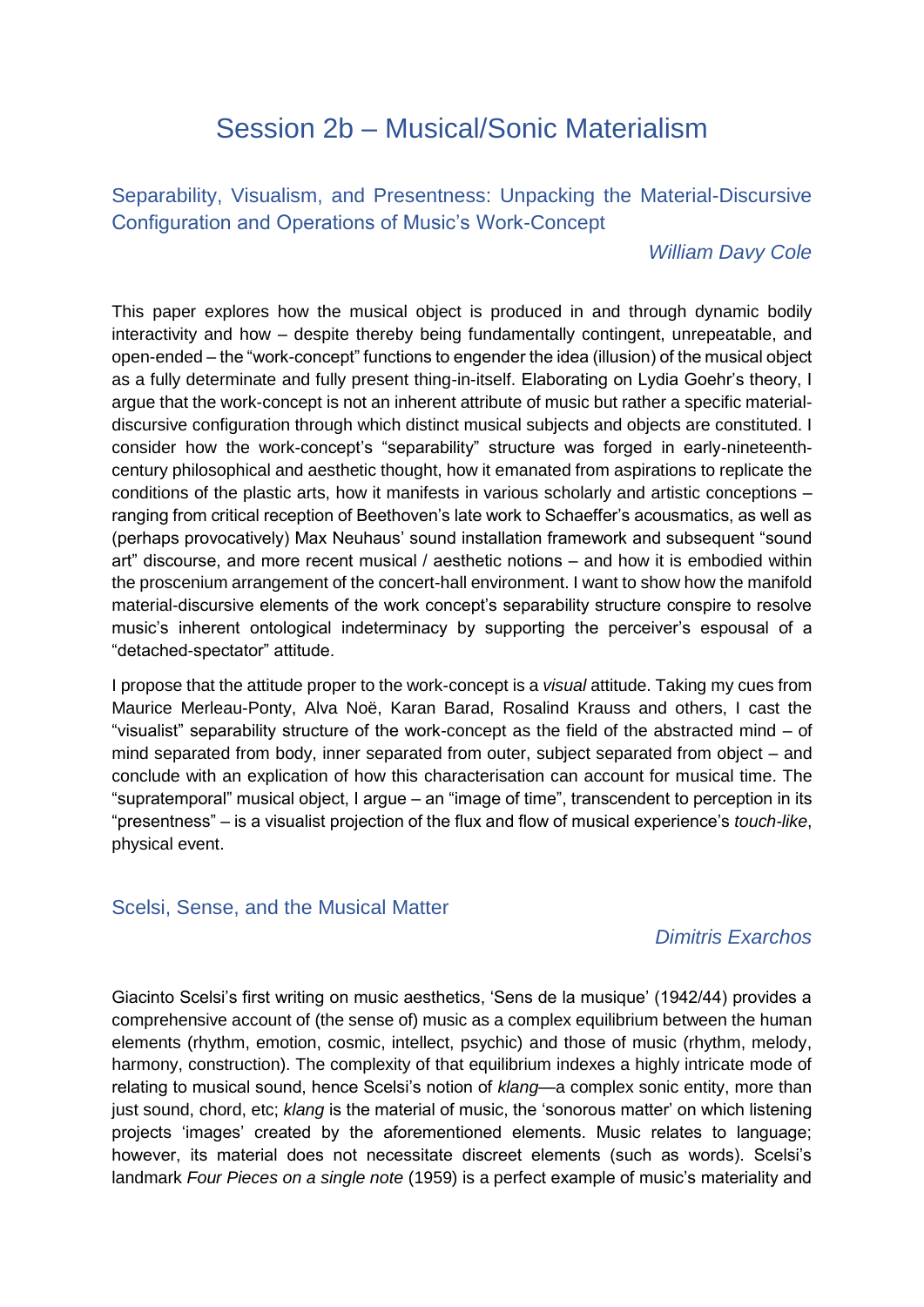it's mode of existence in time/space. The notion of sonorous matter was developed decades later by philosopher Jean-Luc Nancy, who also focused on a notion of *sense*: listening (sensing) is in search of meaning, while at the same time touches on the materiality of sound. Sense is taken in its multiple meanings: sensibility, sensation, intelligibility, orientation, and is always in excess of meaning. Nancy's philosophy thus treats the relationship between matter, language, writing, and art, as one that operates on the limits; such thinking is enabled both by a materialist ontology and the excessive nature of sense (hence for Nancy the metonymy for all sense is *touch*). This paper will explore the links between the two approaches.

## Ontology or onto-ethology?: Rethinking sonic materialism with Cage and **Deleuze**

### *Iain Campbell*

The musical work of John Cage and the philosophy of Gilles Deleuze have both played a significant role in the recent rise of varieties of sonic materialism. Christoph Cox, for instance, perhaps the most prominent theorist of sonic materialism, has drawn together a notion of 'sound-in-itself' developed from Cage and Deleuze's concept of the virtual in order to develop an ontology of sonic flux that, he argues, steps 'beyond' the representation and signification that dominates cultural theory and seeks to discover the fundamental nature of sound. Yet Cox's position has been subject to substantial critique. Marie Thompson and Brian Kane are among those who argue that Cox's ontological stance serves to occlude the cultural, social, technological, and political constitution of sound and listening. In this paper I will evaluate the theoretical and practical grounds of this debate by returning to Cage and Deleuze, arguing that a close engagement with their work in fact challenges many of the precepts of sonic materialism and suggests a rethinking of how we are to understand materialism in the context of music.

I will approach these broad theoretical questions through an analysis of two pieces composed by Cage in the mid-1970s, *Child of Tree* (1975) and *Branches* (1976). I will argue that the use of plant materials as instrumentation that characterises these pieces is not reducible to the sonorous capacities of these materials, but is used by Cage to provoke consideration of performative, social, and ecological as well as ontological questions. I will suggest that these works can be understood in terms of the 'onto-ethology' of Deleuze and Guattari's *A Thousand Plateaus*, which itself offers a challenge to essentialist ontological inquiry in favour of a diversely constructive theory of relations. I will conclude by suggesting that both Cage and Deleuze can indeed be understood as subscribing to a materialism, but a materialism that is practical rather than doctrinal, and that with this comes a demand for a methodological pluralism.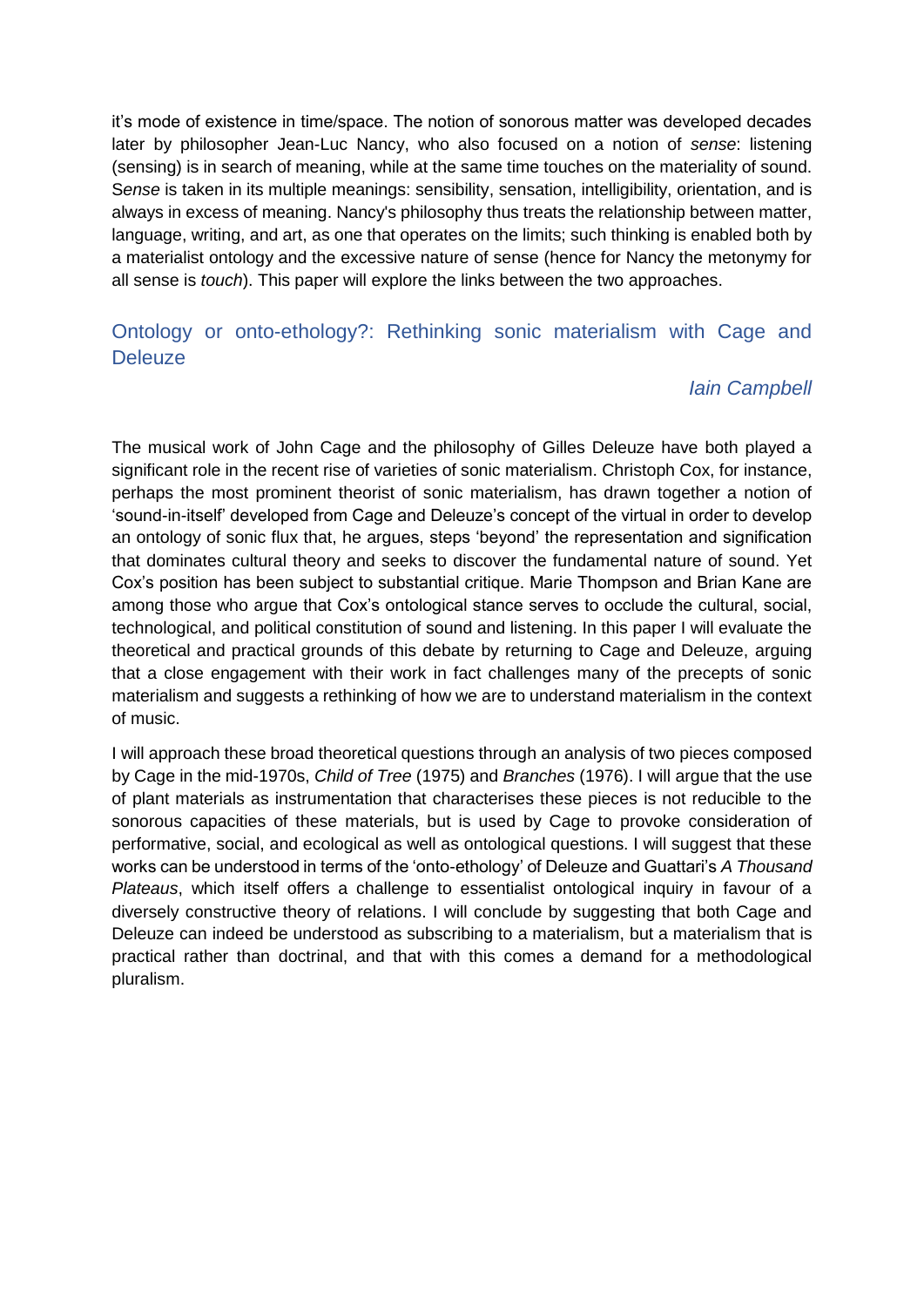# Session 3a – Notation

#### Notational environments for *com-provisation*

### *Dimitri Papageorgiou*

Ever since Gregory Bateson considered the informational couplings and "systemic circuits" between human and nonhuman actors, our understanding of resonances and consistencies across boundaries has changed. For Karen Barad, it is precisely in this "agential intra-activity" that phenomena *materialise* as embodied concepts. Interestingly, Barad's suggestion echoes Andy Clark's envisioning of a cognitive distribution, manifested by "the flexibility of the human mindbody" to co-function and merge with "nonbiological constructs." With this paper, I aim to propose the 'technicity' of (free) improvisation as a recursive loop and as a circuit between a performer and her instrument, *materialised* in the medium of sound. While following Gilbert Simondon, I will suggest that the tactile element, felt resistances, and attentive listening, construct and '*in-*form' an improvised performance in an "ontogenetic" process of discovering. The presentation will proceed by discussing the concept of 'com-provisation' and by presenting examples of the notational strategies I have been developing during the last six years. While tracing Jonathan Impett's suggestion of notations as forms of soft-technology, I aim to demonstrate that the developed notational devices function both as *environments* for 'com–provisation', and as *interfaces* between *bodies*, with the sonic-figure emerging through synergy, direct experience, and performer's physicality.

## Sketches and Autographs as Sources of Gestures: Towards the Interplay of Musical Notation and Performance

### *Bernhard Alexander Achhorner*

"Writing and instrument, the poles of interpretation" (Adorno 2001). This note can be found in Theodor W. Adorno's book *Towards a Theory of Musical Reproduction*. The central question in his reflections is whether music had become uninterpretable. With his remarks he provides food for thought about the "inadequacy of writing", as writing is not able to express its inherent "certain intangibles" (Adorno 2001). Furthermore, he suggests a closer examination of the relationship between musical notation and the interpreter.

Was musicology "primarily a philological discipline of texts" (Hinrichsen 2013), in which notation was treated as a storage media, the latest state of the art is that musical writing is more than the mere phonological transcript of sound: it combines discursive, notational, and iconic aspects (Nanni 2013). This realignment brought particularly the visual attributes of writing into the focus of research. Phenomena like the movement of writing (*Schriftbewegung*) and the pictorial character of writing (*Schriftbildlichkeit*), which did not get attention in a phonological perspective, provide new findings concerning a "third referential element" of musical notation. Therefore, the question is: What is the additional information which is codified in the cultural memory of musical notation and how does this information relate to the performer? The gestural character of musical notation expresses itself especially in the visualization of musical events. Herein lie certain dynamics which brings together textual as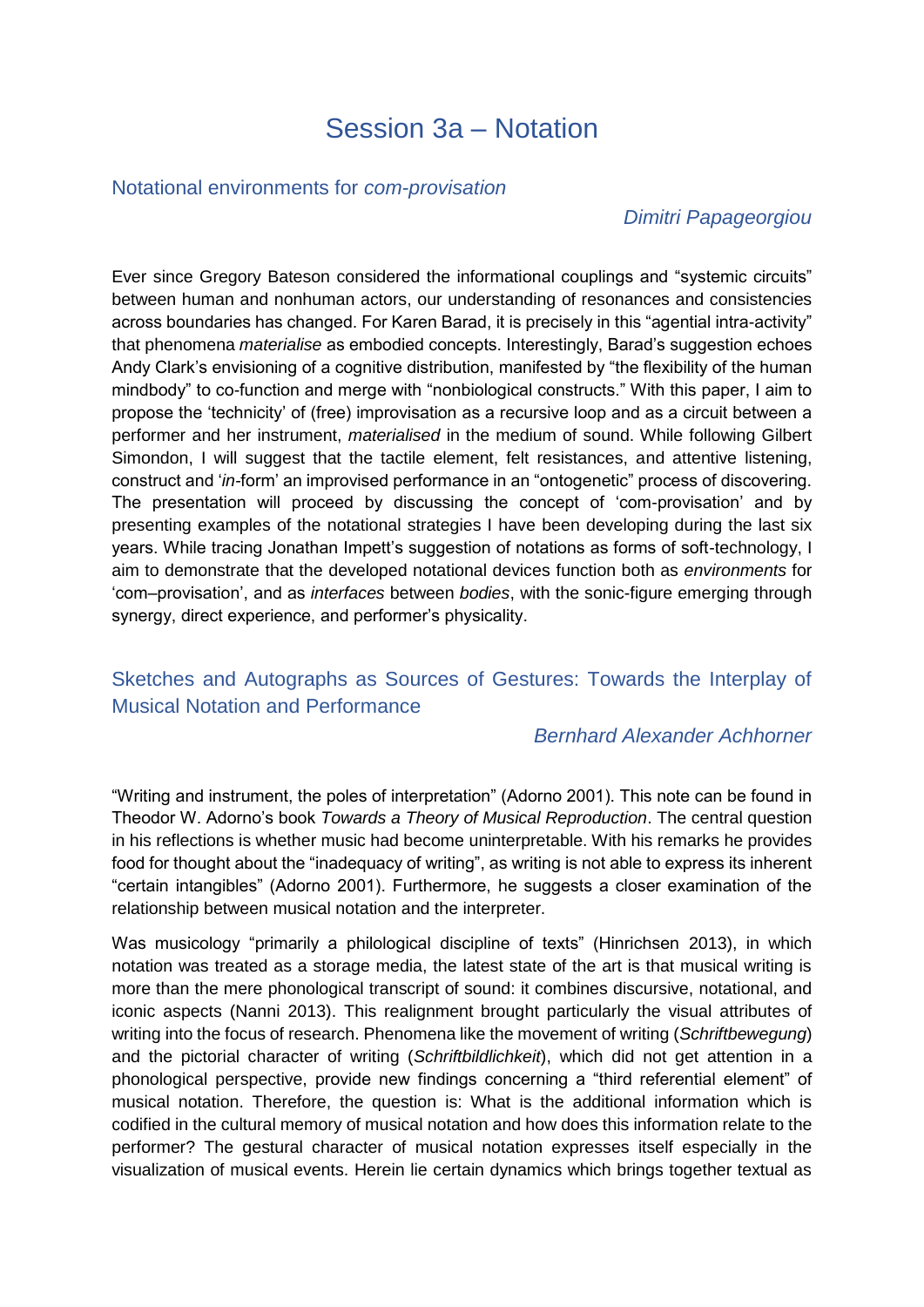well as performative aspects. This interplay will be examined based on sketches and autographs of Beethoven's chamber music works.

## Braille music and spoken scores: constructing musical abilities for blind musicians

## *Floris Schuiling*

This paper forms part of a larger inquiry into 'Notation Cultures', a comparative project that places notation at the intersection of material culture and creative practice, defining notation as *interfaces for imagining virtual musical relations*. This paper presents results from fieldwork with blind musicians in the Netherlands. Throughout the twentieth century, blind musicians have used a special form of Braille notation to read music, but its use has always been restricted, both because of a lack of resources as well as the perceived difficulty of reading this notation. More recently, Dutch libraries for the blind have started producing "spoken scores". With the increasing availability of audio devices—which have led to a decreased Braille literacy among the blind more generally—such spoken scores have become quite popular, especially amongst late-blind musicians.

Peter Szendy describes arrangements as 'a mutation of bodies—of the instrumental body as well as the interpretative body—that opens new possibilities to translate music to the letter' (Szendy 2008, 55-56). From this perspective, we may ask how music notation for the blind, both Braille music and spoken scores, construct the musical abilities of blind musicians, and consequently what forms of musical skills and knowledge are enabled by their blindness, not despite it but because of it. Answering such questions may help us reconceptualise the creative agency of performing musicians more generally in terms of relationality and interdependence rather than freedom and autonomy.

# Session 3b – Medial Materialisms

### Haptic Aurality: Touching the Voice in Drag Lip-Sync Performance

### *Jacob Mallinson Bird*

Many drag queens draw attention to the importance of feeling the voice in lip-sync performances. Stating that the volume of the track needs to be so loud as to immerse the performer, resonating around them, the tactility of voice aids the performer in creating a singularity out of necessarily discrete parts (the performing body of the drag queen removed from the sound source of the track). This paper will explore the importance of tactility in lipsyncing, focussing on interview work conducted with the London-based drag queen, Rodent. Rodent spoke not only of the importance of increased volume in order to close to space between the queen and the sound source, explaining that in ideal conditions the sound is "almost tactile", "reverberating through you", but also that when performing to such loud sounds "your perception of emotion becomes so much higher". Through Rodent's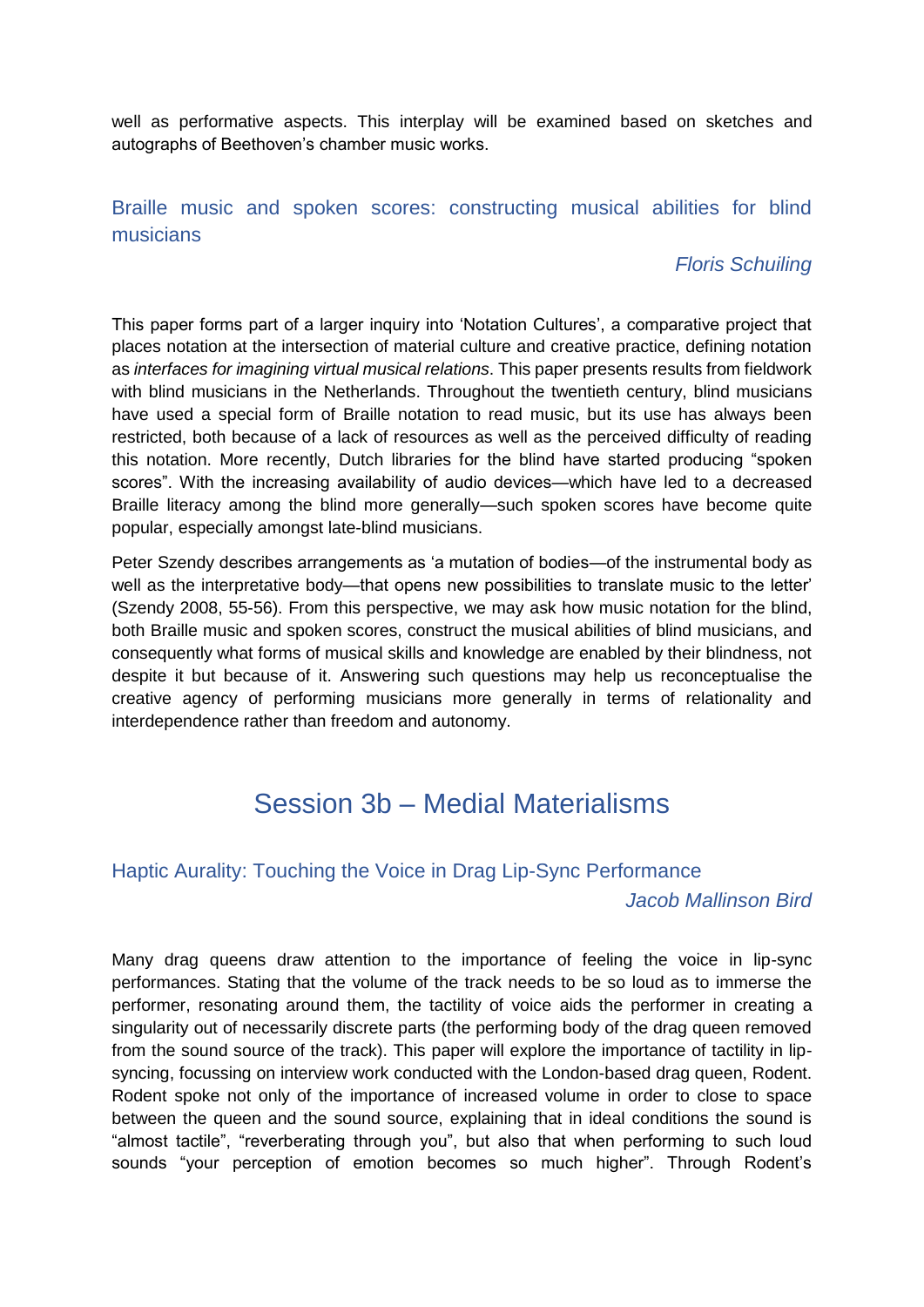observations, I propose a notion of haptic aurality, drawing upon Deleuze and Guattari; after this initial setting, I will question why Rodent feels a stronger emotional response to loud, tactile sonorities, using Michael Heller's theorisation of "listener collapse" as my starting point. Taking issue with some of Heller's assumptions, I hope to offer a more conclusive theorisation of listener collapse, bringing in Maurice Merleau-Ponty's phenomenology, specifically the idea of incomplete reversibility. What will become apparent is that the use of sound's tactile potential through increased amplitude allows for a cutaneous connection with the voice through touch, but one that must, in the very nature of touch, highlight difference at the very moment of its connection.

### Materialistic aesthetics in musical VR-performances

### *Andreas Pirchner*

The aim of the talk is to argue to what extend a post-humanistic materialistic view (Barad, 2007) can contribute to aesthetic considerations of ergodic (Aarseth, 1997) musical compositions and performances including human performers, algorithmic actors and spatial entanglements of virtual and physical realities. The reflections are unfolded by the example of the composition ›Terrain Study‹ for Solo Violin by Christof Ressi, which was composed for the artistic research project ›Gamified Audiovisual Performance and Performance Practice‹\*. In this work a setup with auditive and visible elements is used that combines virtual reality with the physical performance environment that is inhabited by the performer and the audience.

A materialistic aesthetic analysis shows how the meaning of the piece emerges through the performative discourse of intra-actions within the field of possibilities specific for the piece. For the audience, musical form and sonic characteristics statements as well as the perceived features of actors and space emerge from this ongoing process.

As sound and sound-oriented intra-actions of the performer become parameters that shape the behavior of the virtual environment the virtual performance space gets more and more estranged from the familiar logic of physical world. It becomes a world, of which the materiality depends on the sonic intra-actions of the performer. These on the other hand also affect the materiality of the performer herself. It is further argued that the introduction of VR to the setup of ergodic audiovisual music performances and the resulting entanglement of two different rule-sets (physical and coded) causes a reconfiguration of the perception of the materiality of the physical space and the performer of the musical performance.

The investigations are supported by qualitative and quantitative data gained through questionnaires and interviews with the audience, performer and composer collected at labconcerts as well as audiovisual documentation of the performance.

\* Funded by the Austrian Science Fund as AR364-G24.

Barad, Karen (2007): *Meeting the Universe Halfway: Quantum Physics and the Entanglement of Matter and Meaning.* Durham & London: Duke University Press.

Aarseth, Espen J. (1997): *Perspectives on Ergodic Literature*. Baltimore: Johns Hopkins University Press.